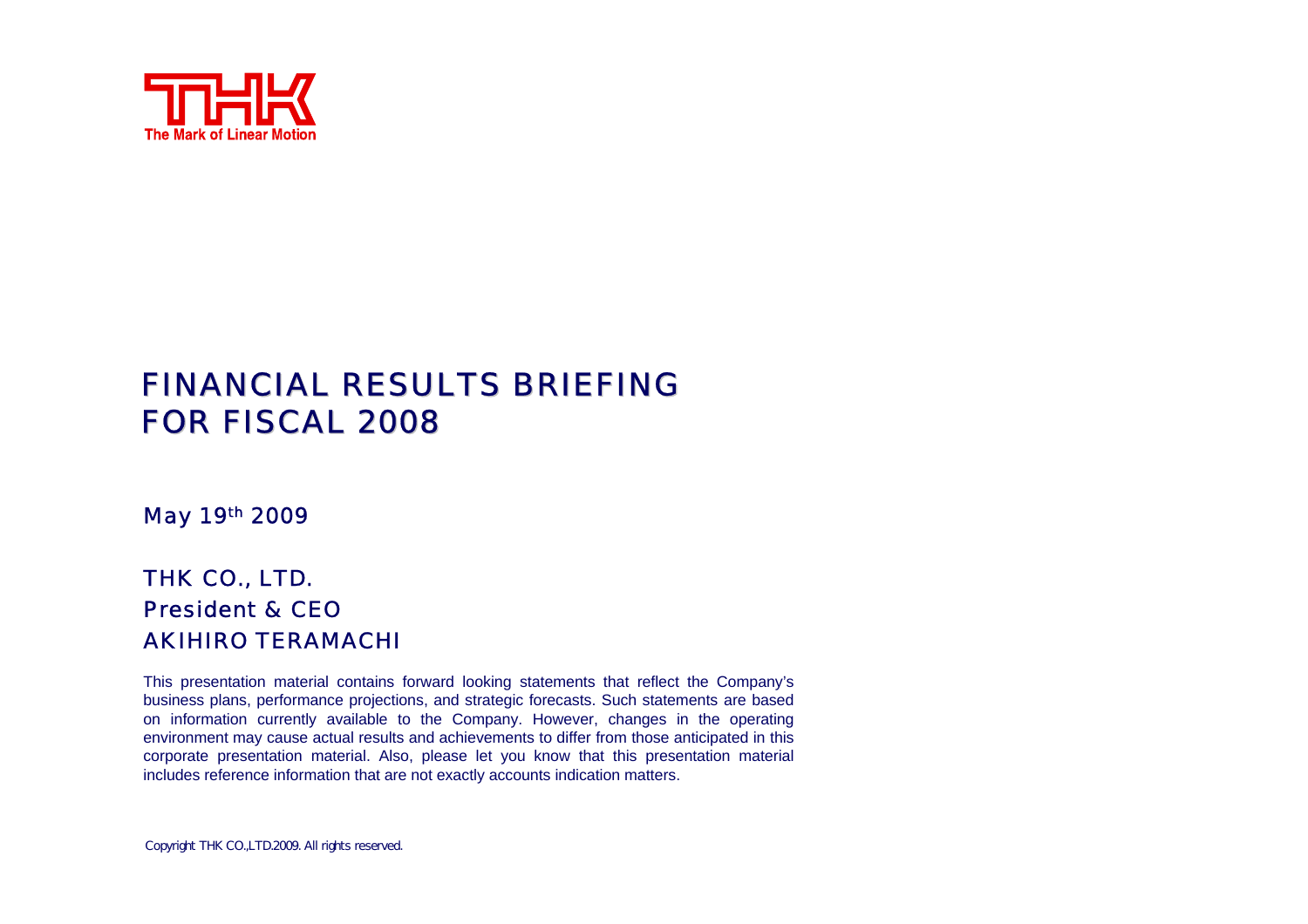

## .**Financial Statements Fiscal Year ending 2009 March**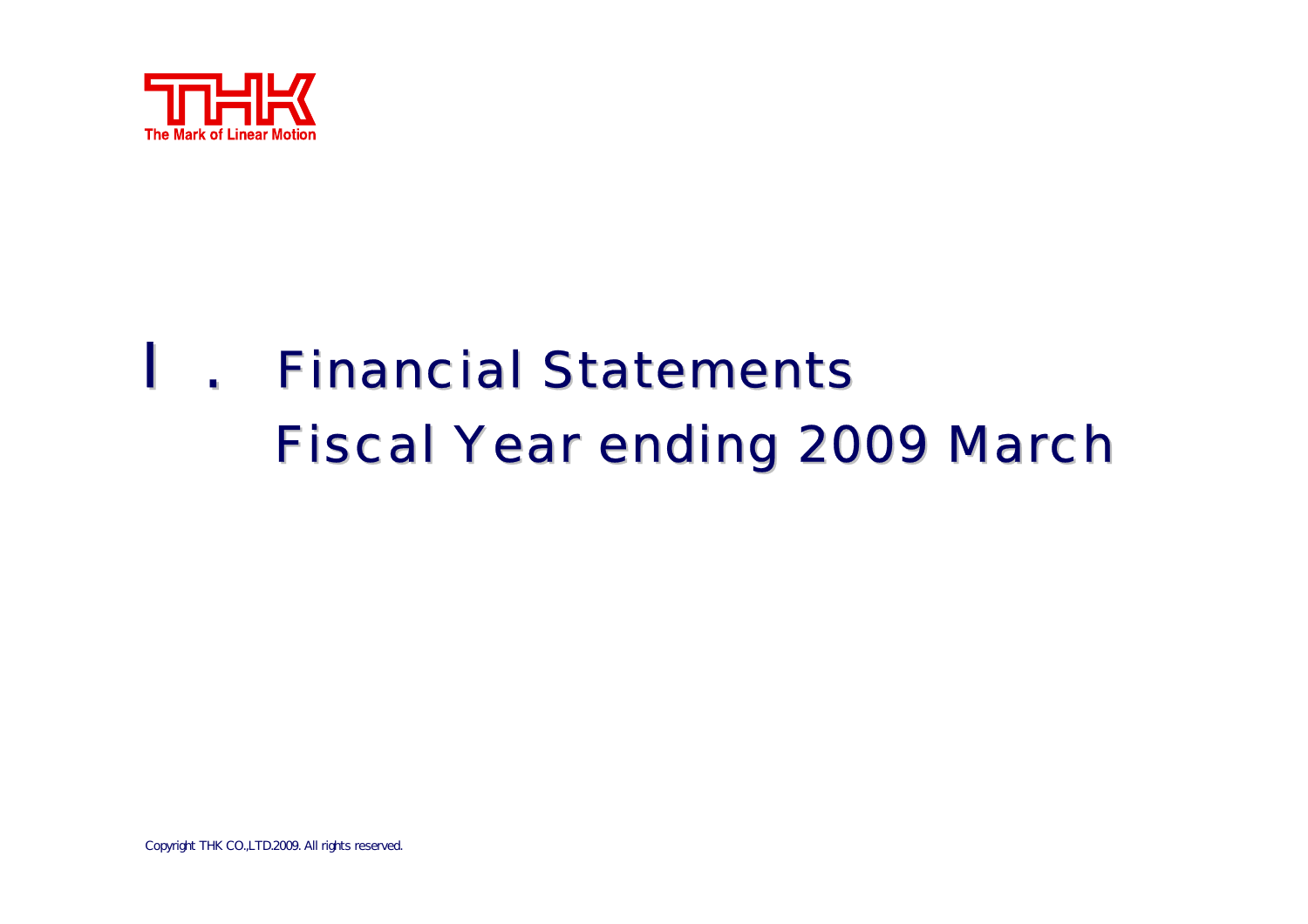## **Financial Highlights**



#### Net Sales decreased by 14.1%, compared to the previous period, to ¥179.2 billion.

- **Tale In Japan, the net sales of three major industries such as machine tools, general machinery, and electronics declined because the order from these industries had fallen. As a result, Domestic net sales were more modest than previous year.**
- a a s **On abroad, sales of Americas and Europe started to decrease in the second half since the order of these regions had fallen. In Asia, although the order declined as well as Americas and Europe in the second half, sales of full year increased because the sales was in good shape in the first half.**

#### Operating Income fell by 68.4%, compared to the previous period, to ¥8.5 billion .

- **Tale There were volume effect because of the sales decline.**
- ш **The variable cost ratio increased due to increases in the price of materials.**
- ш **In Europe, THK has received a return profit of import tariff in the previous period.**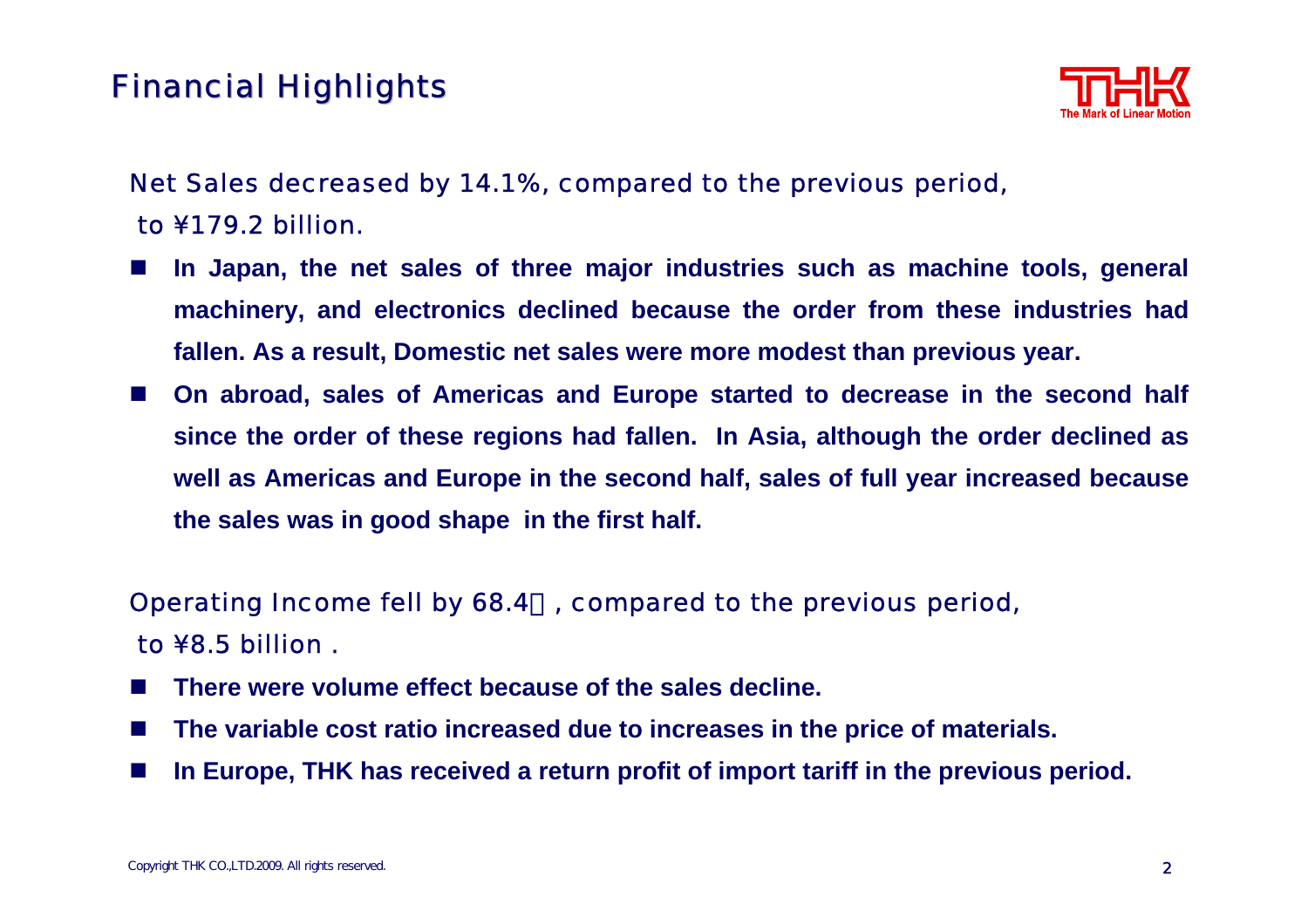#### **Trend in Net Sales**



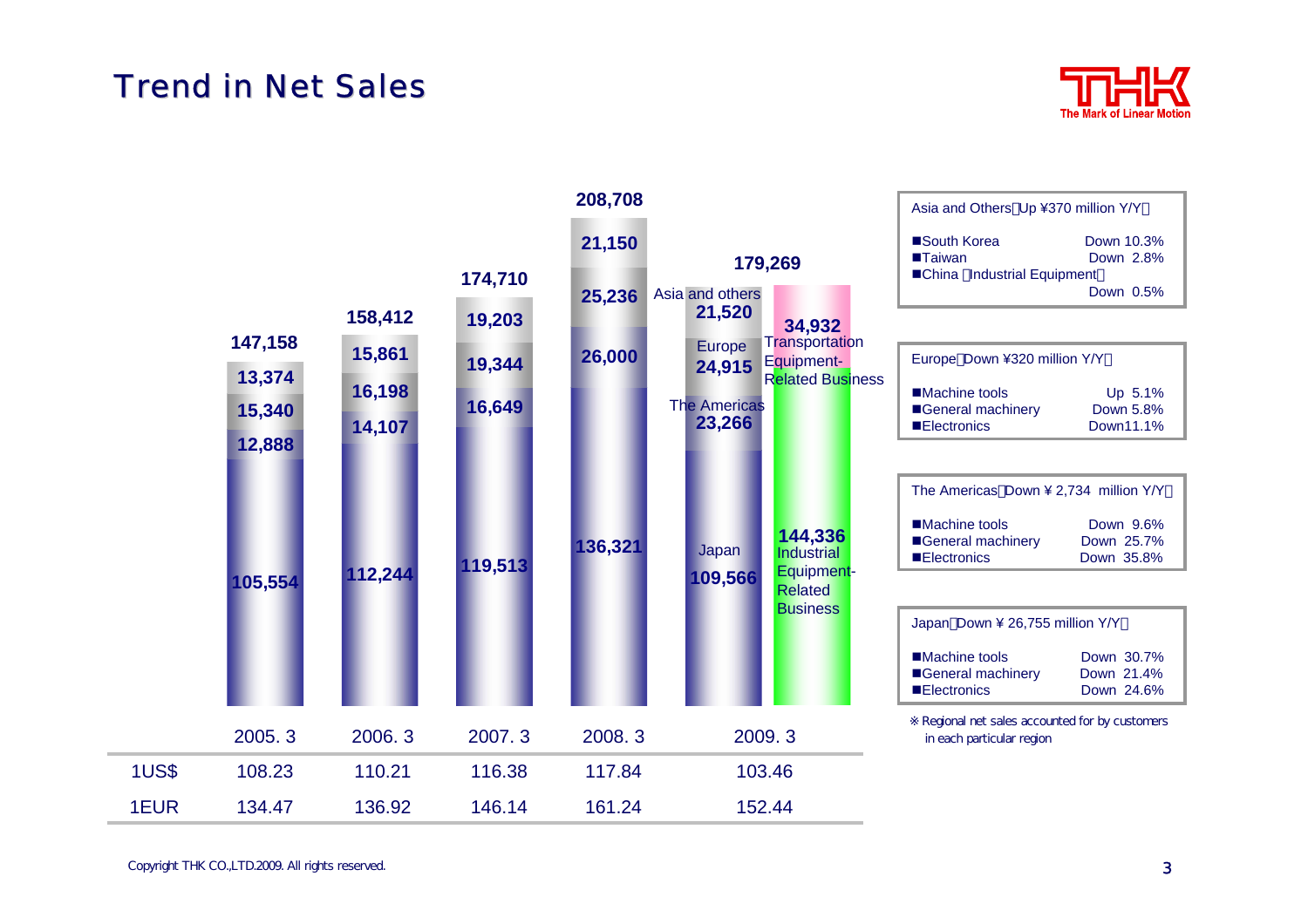## **Trends in Cost Ratio and Net Sales**



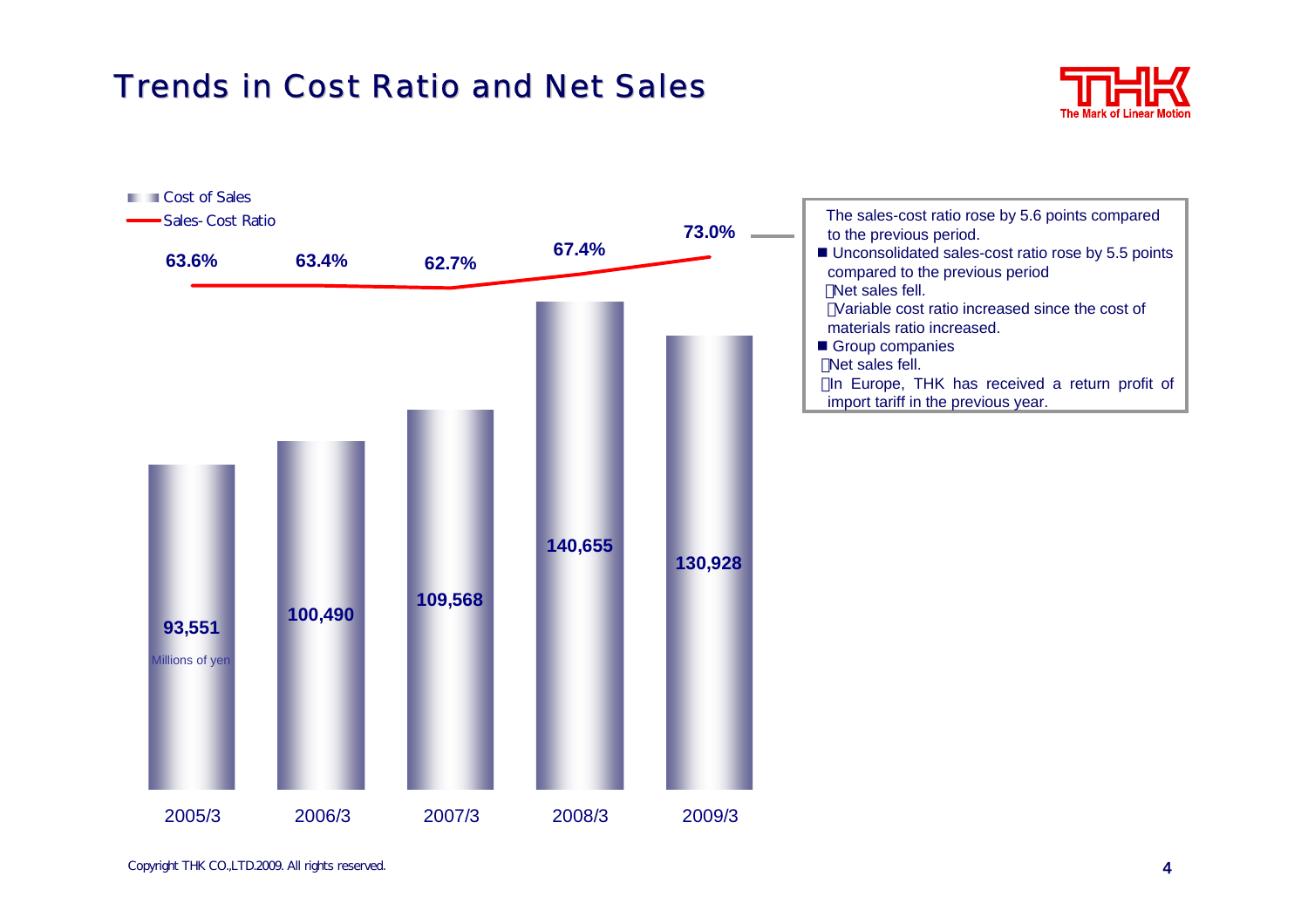#### Trends in SG&A



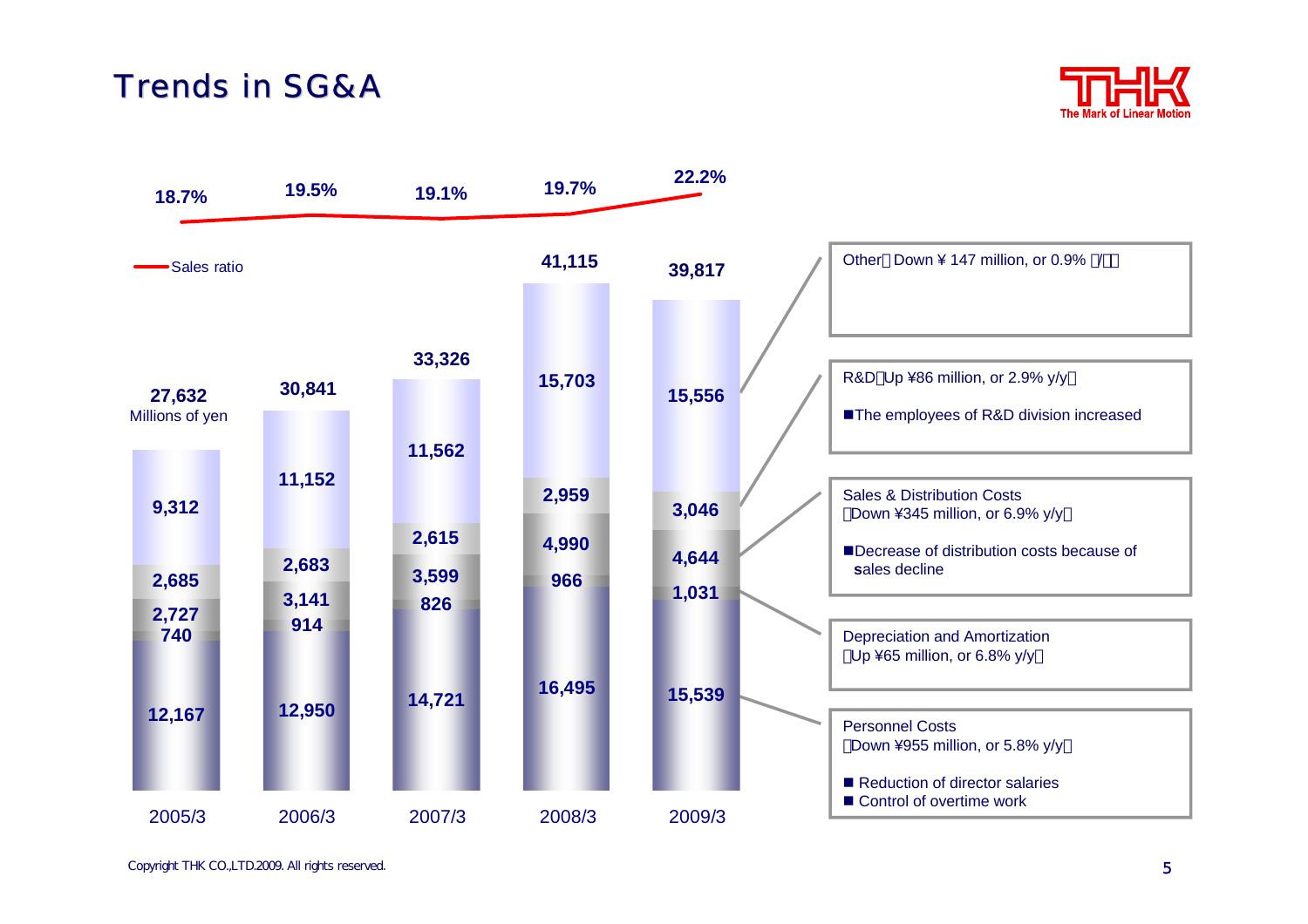#### **Operating Income Causes of Change**





**Others**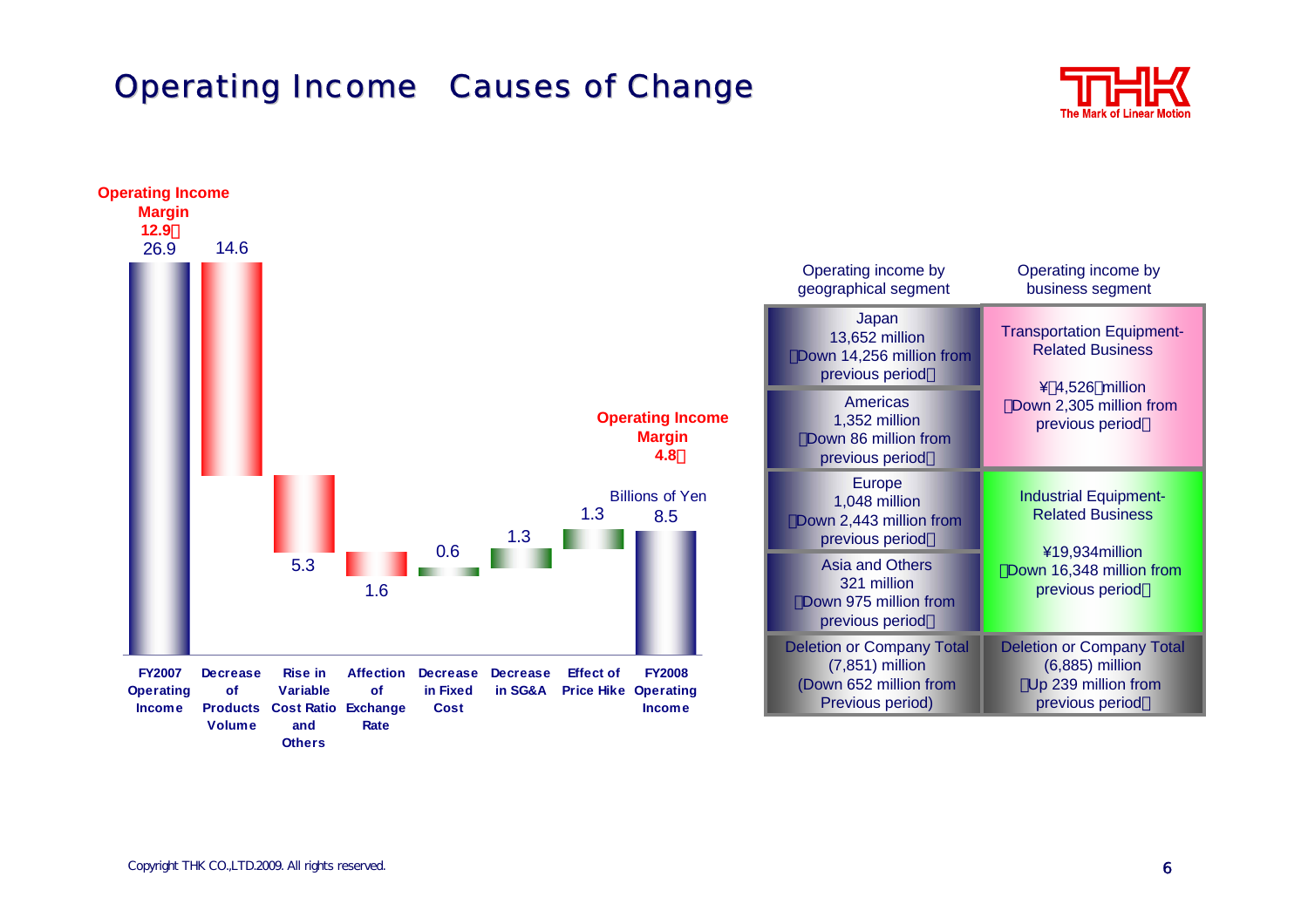#### Trends in Net Income



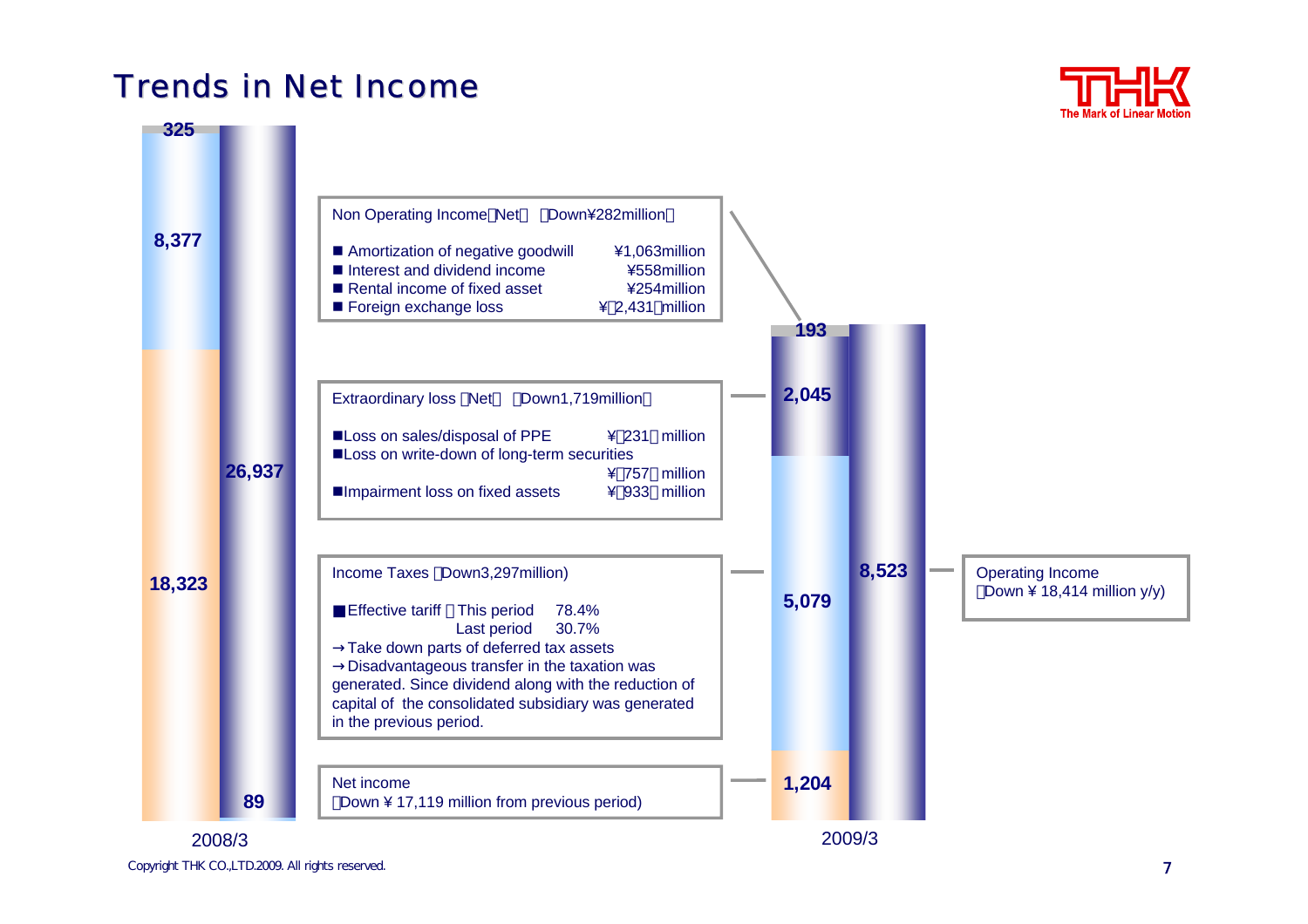## Trends in Liabilities and Equity and Net Assets

|               |                 |                                                                                                                                                                                                                                                                                                                                                                                                                                                                                                          |                                                                                                                                                                                                                                  |                                          |                  | <b>The Mark of Linear Moti</b> |
|---------------|-----------------|----------------------------------------------------------------------------------------------------------------------------------------------------------------------------------------------------------------------------------------------------------------------------------------------------------------------------------------------------------------------------------------------------------------------------------------------------------------------------------------------------------|----------------------------------------------------------------------------------------------------------------------------------------------------------------------------------------------------------------------------------|------------------------------------------|------------------|--------------------------------|
| <b>Assets</b> |                 | Current assets Down¥ 16,965 million<br>from previous period<br>■Cash and cash in account:<br>Up ¥ 15,967 million from previous period<br>Income on long term borrowings<br>$420,000$ million<br>Redemption of bonds                                                                                                                                                                                                                                                                                      | Current liabilities Down ¥ 27,701 million<br>from previous period<br>Accounts payable:<br>Down ¥ 16,752 million from previous<br>period<br>Purchasing decreased because of sales<br>decline.<br>Number of months' notes payable: | <b>Liabilities/</b><br><b>Net Assets</b> |                  |                                |
| 152,333       | 135,368         | $45,000$ million<br>■Accounts receivable: Down ¥ 28,544<br>million from previous period<br>Sales decline<br>Number of months' sales receivables:<br>Previous period 3.8 per month<br>This period 2.5 per month<br>Inventories: Down ¥ 2,178 million from<br>previous period<br>Previous period: 1.7per month;<br>This period: 1.8 per month<br>■ Short term deferred tax assets<br>Down ¥ 634 million from previous period<br>Fixed assets Down ¥ 6,913 million from<br>previous period<br>■Fixed assets | Last period 2.1 per month<br>This period 1.4 per month<br>■Current portion of SB:<br>Down ¥ 5,000 million from previous period<br>Redemption of bonds                                                                            |                                          | 33,841<br>28,796 | 61,542<br>9,733                |
|               | Millions of yen |                                                                                                                                                                                                                                                                                                                                                                                                                                                                                                          | <b>Long-term liabilities</b><br>Up ¥ 19,063 million from previous period<br>Long term borrowings<br>Up 20,000 million from previous period                                                                                       |                                          |                  |                                |
| 111,896       | 104,982         | Down ¥3,069million from previous period<br>CAPEX: ¥ 15,294 million<br>Depreciation: ¥ 10,388 million<br>Impairment loss: ¥ 933 million<br>■Intangible assets: Down ¥ 2,402 million<br>from previous period<br>Amortization of goodwill<br>Investment and other Down1,441<br>million<br>long-term securities<br>Down ¥ 1,138 million from previous period<br>Long term deferred tax assets                                                                                                                | <b>Net Assets</b><br>(Down ¥15,240million from previous<br>period)<br>■Foreign currency adjustment<br>Down 11,508 million from previous period                                                                                   |                                          | 177,712          | 192,953                        |
|               |                 | Down ¥789 million from previous period                                                                                                                                                                                                                                                                                                                                                                                                                                                                   | 2009/3<br>2008/3                                                                                                                                                                                                                 |                                          |                  |                                |

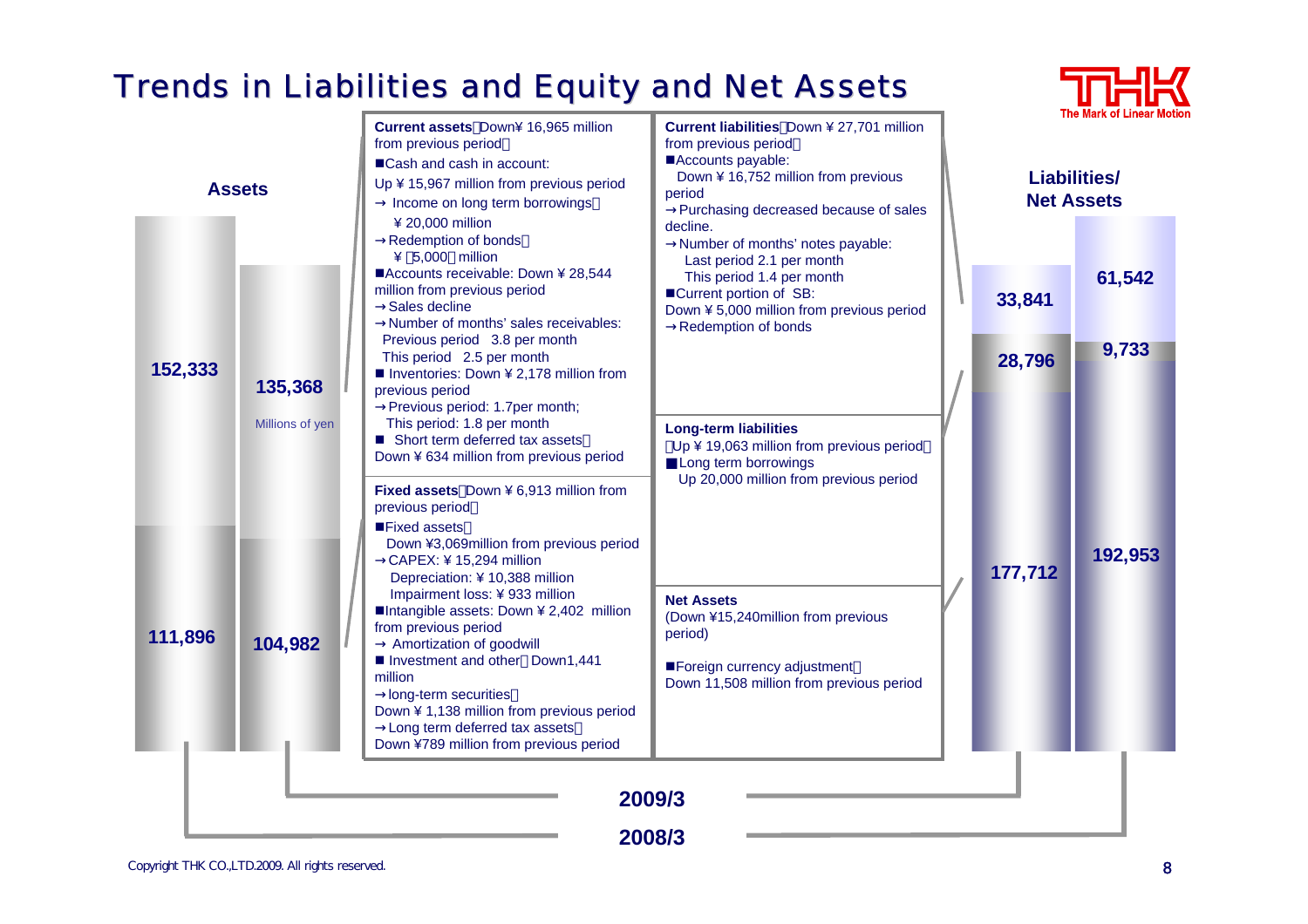#### **Cash Flow Trend**



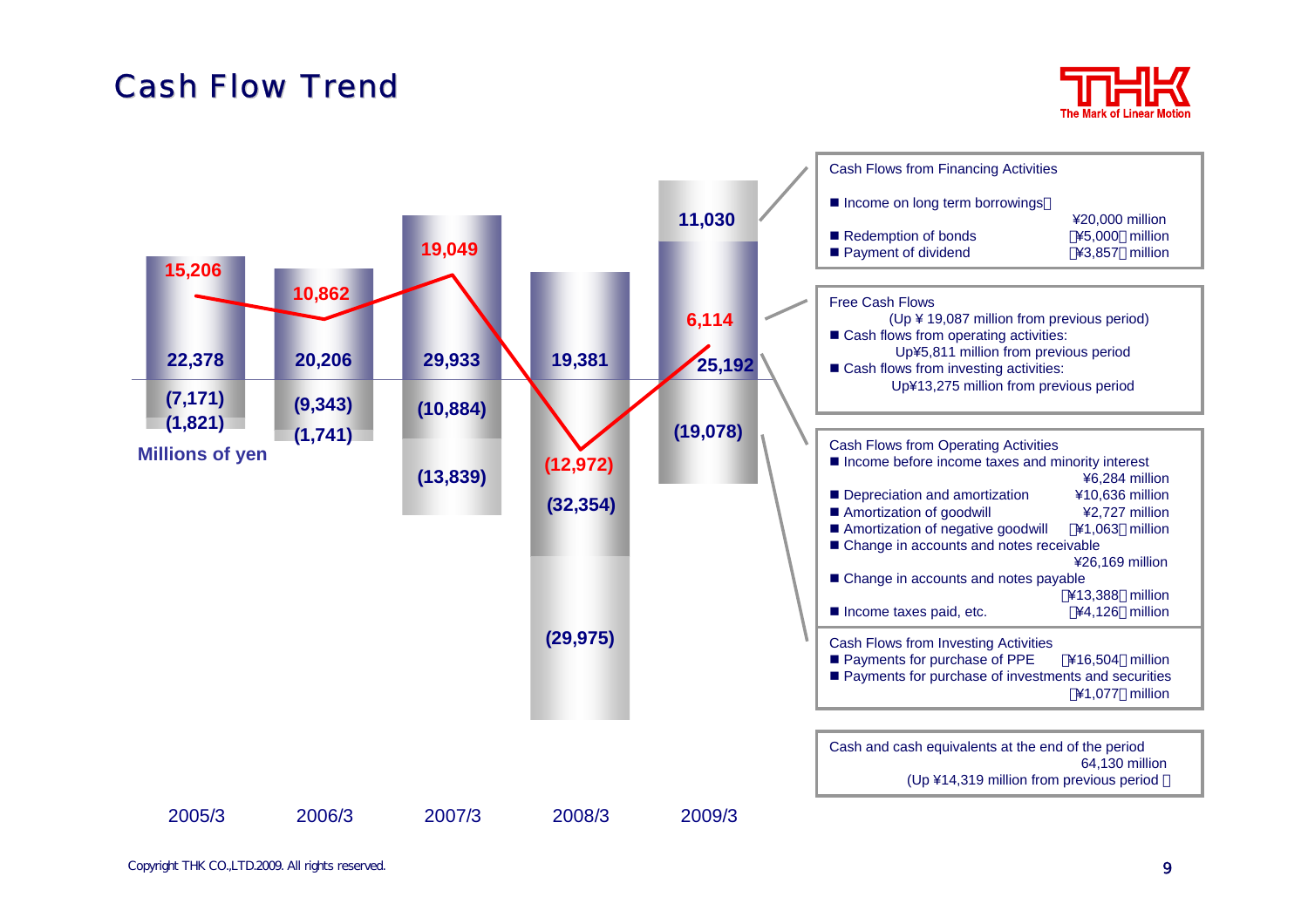

# . Financial Forecast **For Fiscal Year Ending March 2010**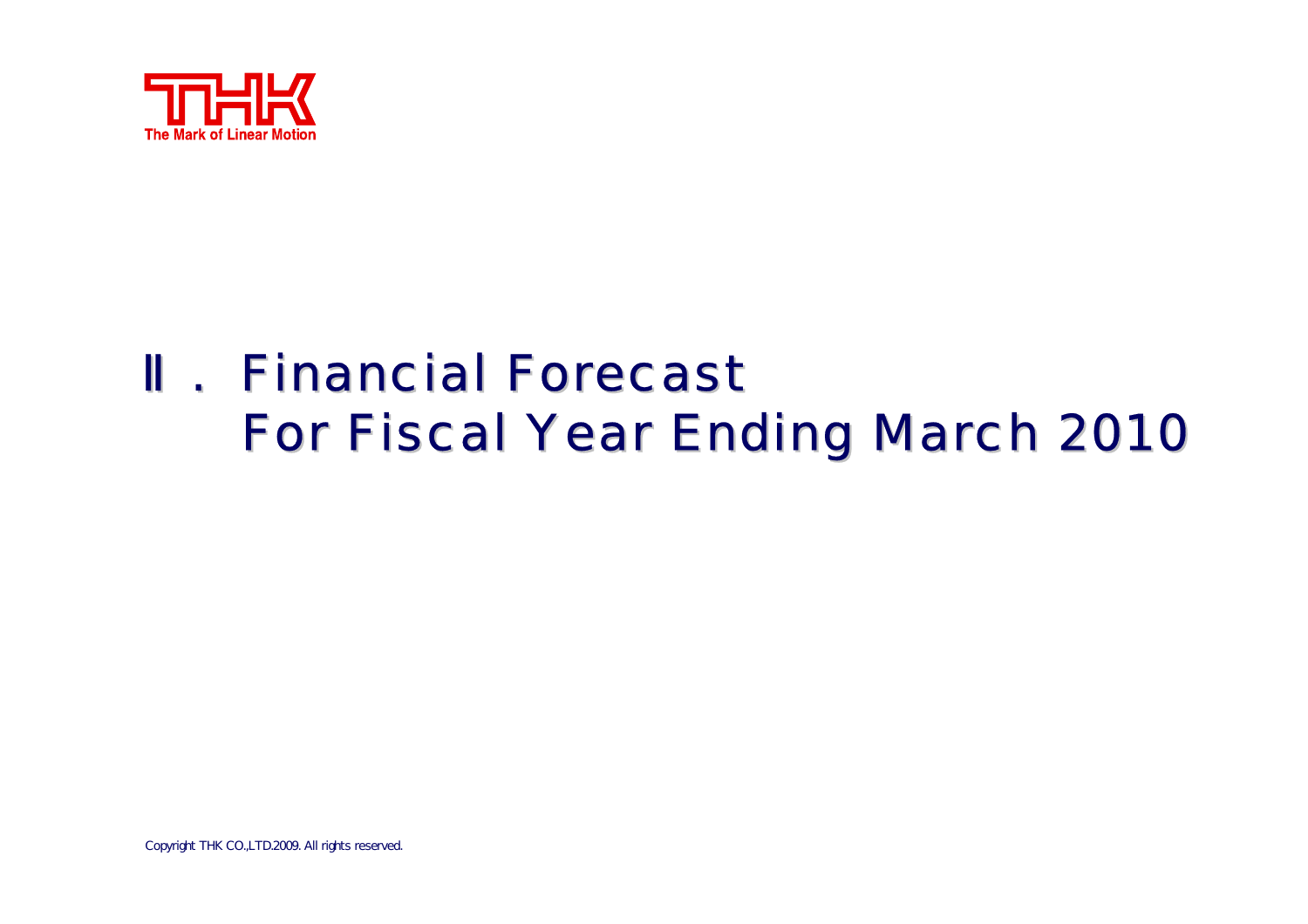

#### **Orders Received by Region**



#### THK CO., LTD.

#### THK Holdings of America, L.L.C.



THK Europe B.V.



Y/Y, millions of Euro

THK TAIWAN CO., LTD.

Y/Y, Millions of NT dollars

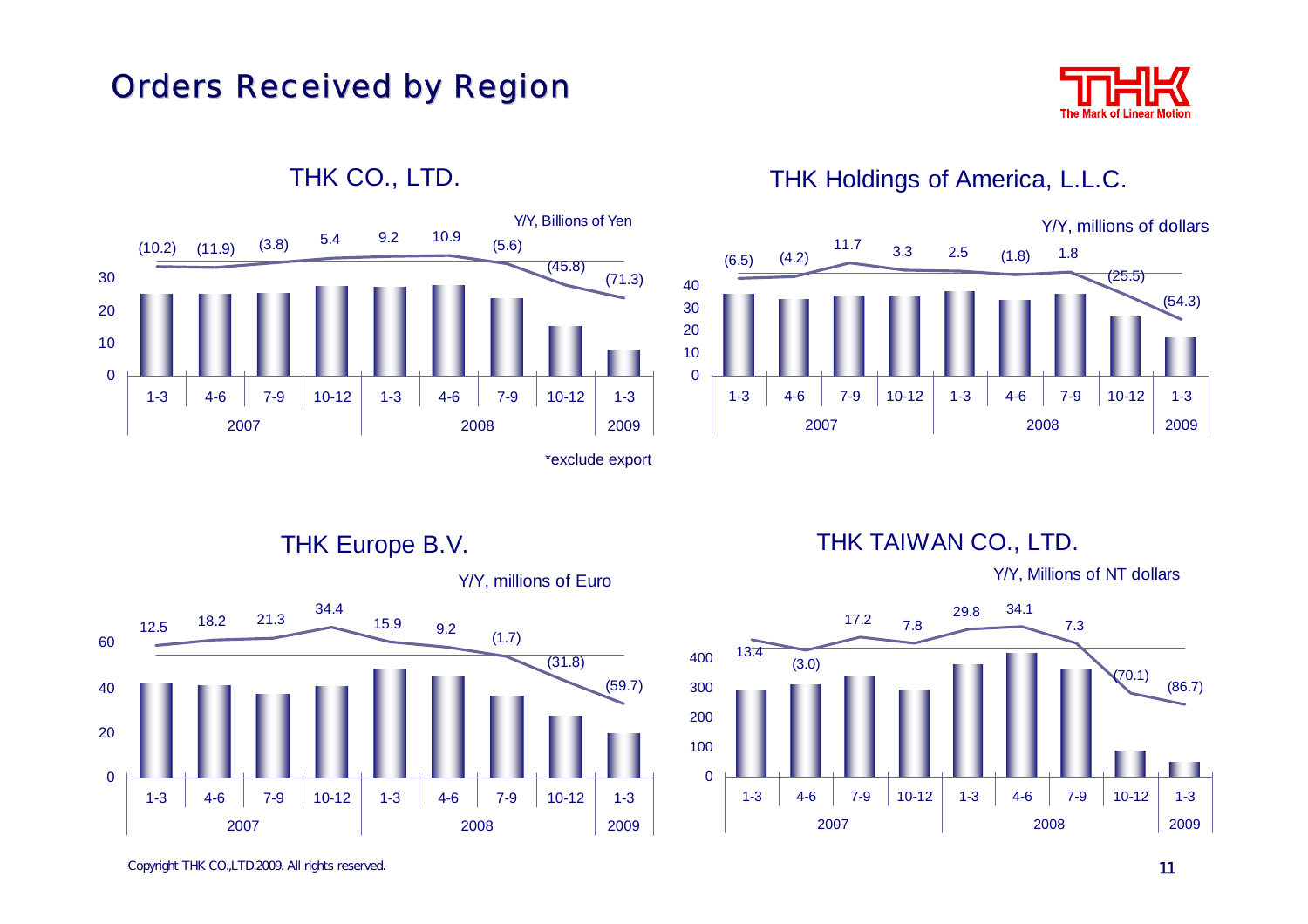## **Cost control policy list**



| <b>Fixed cost</b>                                                    | <b>Variable cost</b>                                                                    |  |
|----------------------------------------------------------------------|-----------------------------------------------------------------------------------------|--|
| •Control of capital investment by<br>the full use of current capital | . Improvement of material yield                                                         |  |
| • Review the hours of operation and<br>the number of labor           | •Reduce the cost of material<br><b>.</b> Efficiency Improvement of<br>distribution cost |  |
| •Reduction of Director Salaries                                      |                                                                                         |  |
| .Review the IT system related cost                                   |                                                                                         |  |
| .Review the cost of advertisement                                    |                                                                                         |  |
| <b>.Review other costs</b>                                           |                                                                                         |  |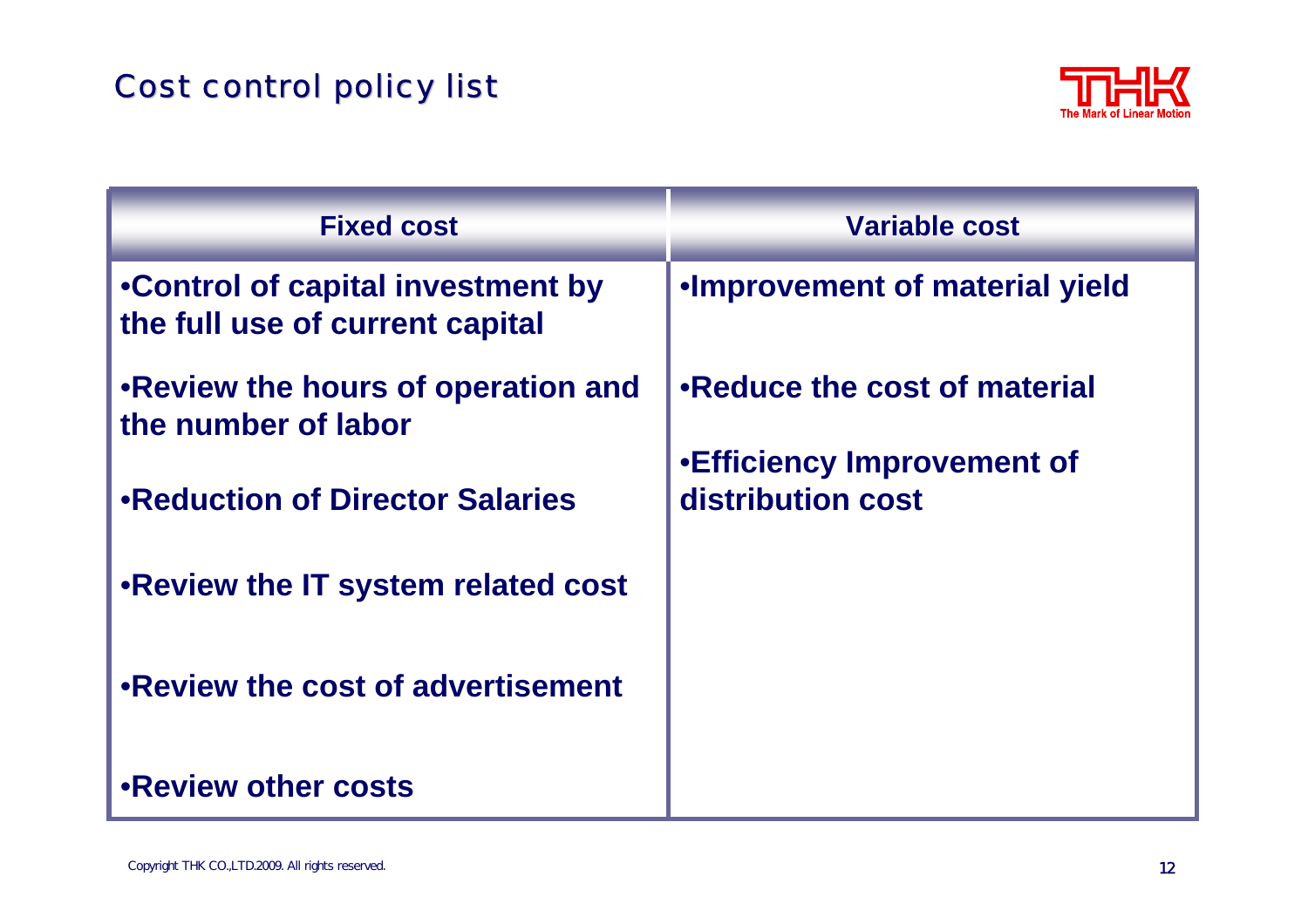## **Financial Forecast Consolidated**



|                         | 2010.3<br>(forecast) | 2009.3  |
|-------------------------|----------------------|---------|
| <b>Net Sales</b>        | 110,000              | 179,269 |
| y/y                     | 38.6                 | 14.1    |
| <b>Operating Income</b> | 15,000               | 8,523   |
| y/y                     |                      | 68.4    |
| <b>Ordinary Income</b>  | 14,300               | 8,329   |
| y/y                     |                      | 69.2    |
| <b>Net Income</b>       | 14,500               | 1,204   |
| y/y                     |                      | 93.4    |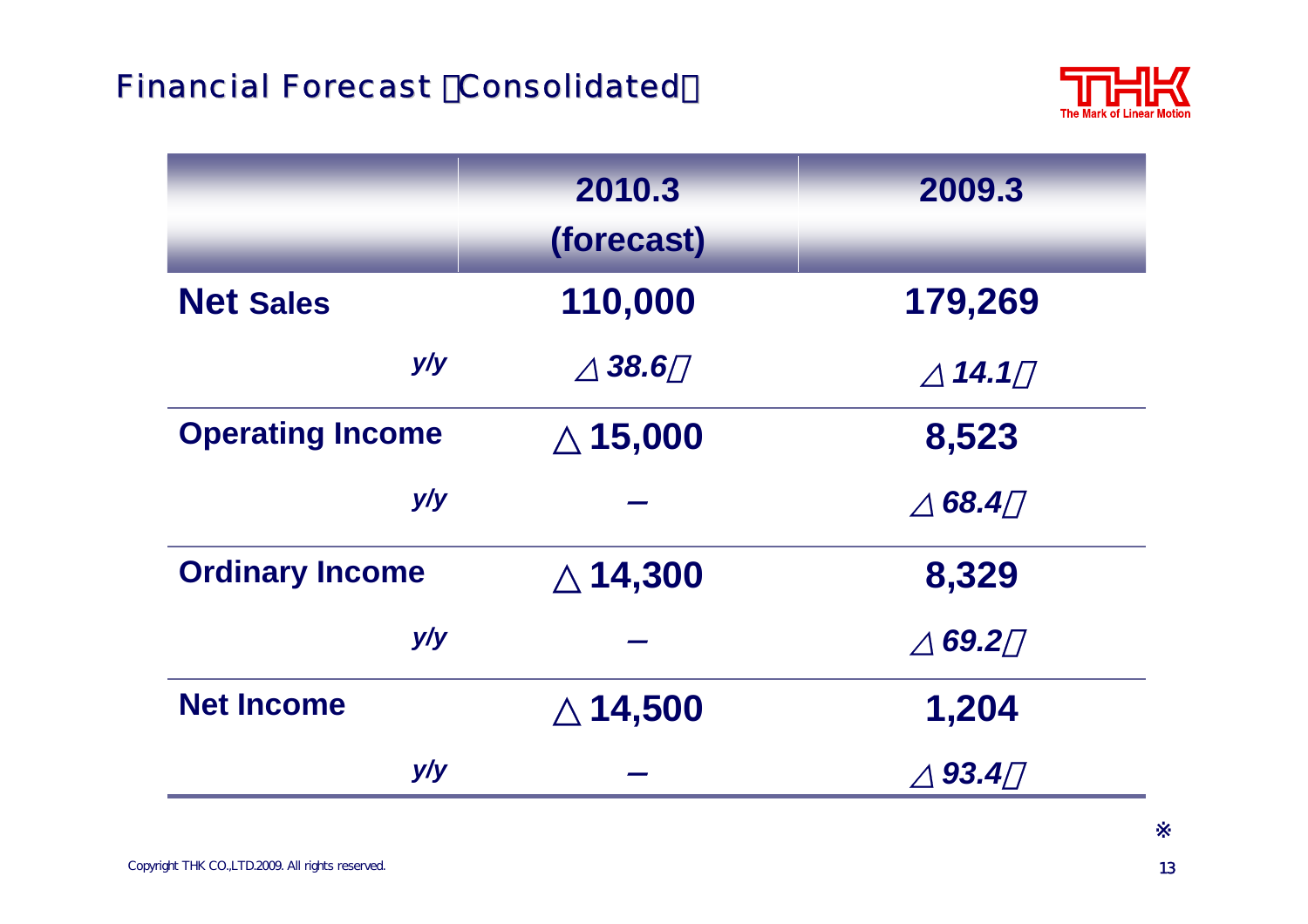

|                         | 2010.3<br>(forecast) | 2009.3  |
|-------------------------|----------------------|---------|
| <b>Net Sales</b>        | 60,000               | 112,519 |
| y/y                     | 46.7                 | 20.4    |
| <b>Operating Income</b> | 7,200                | 8,142   |
| y/y                     |                      | 62.9    |
| <b>Ordinary Income</b>  | 7,200                | 7,447   |
| y/y                     |                      | 70.2    |
| <b>Net Income</b>       | 7,500                | 3,261   |
| y/y                     |                      | 82.7    |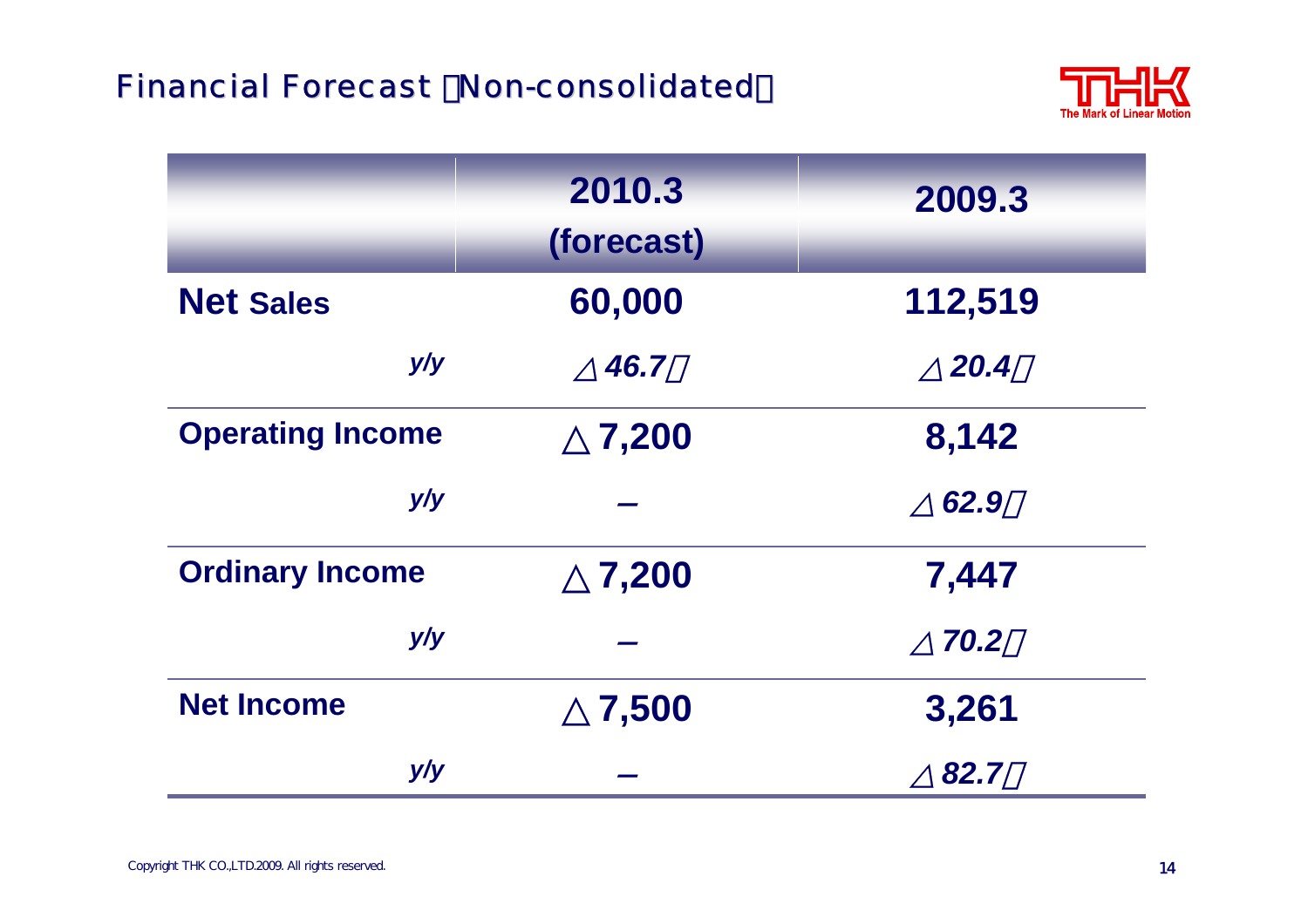#### **Current Management Environment and Medium-Term Management Strategy**



**Expansion of Business Area**

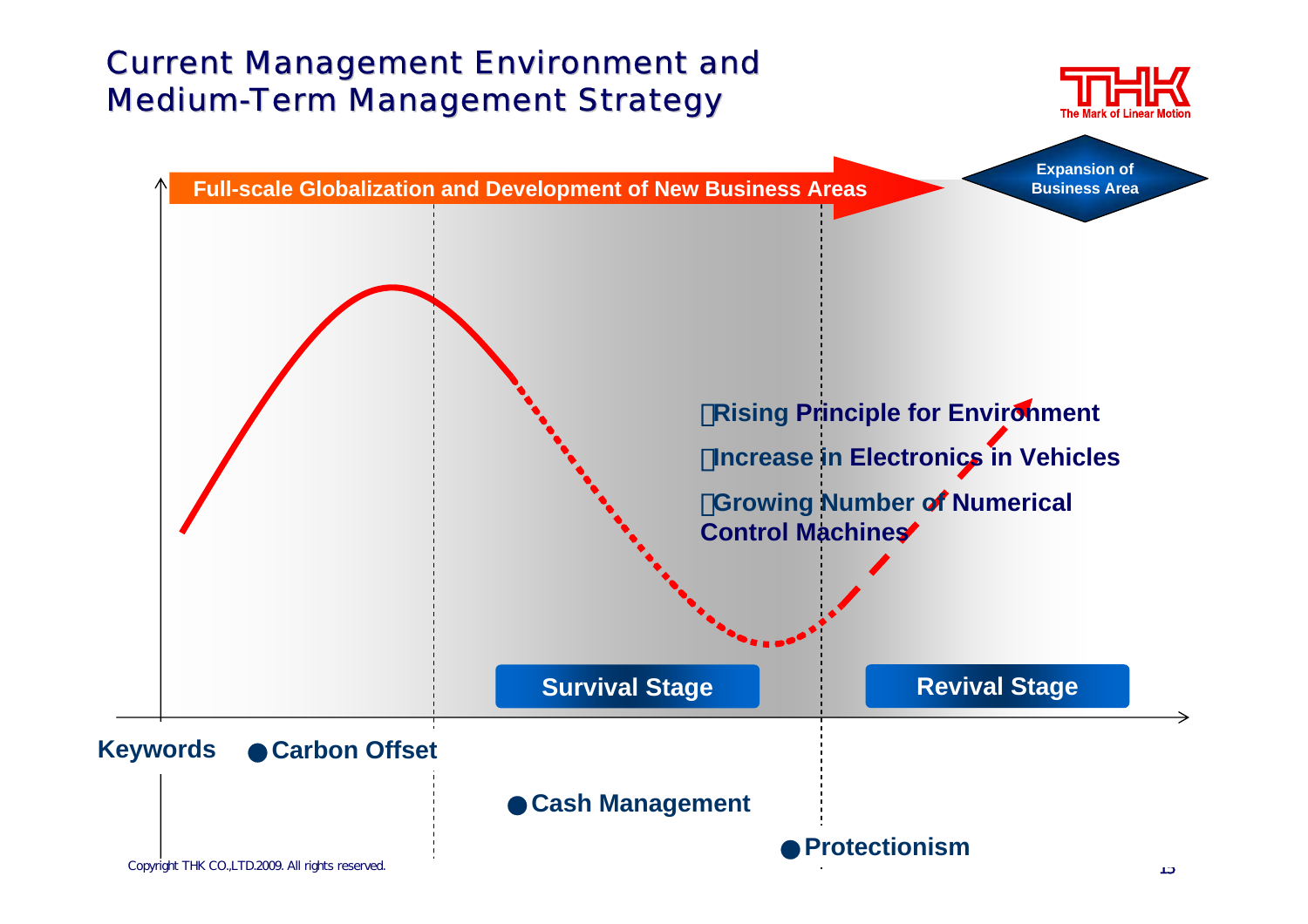#### **Management Base Enhancement seeking the Growth**



**Labor ForceTechnical ForceCapital Force Net Sales ¥ 300 billionOperating Margin 20**%**, ROA15**% **Integration of Branches or Plants** ・**Reduction of Regular Employees Example 3** Integration of Branches or Plants **Business Areas Advance Management Enhancement Project** ・**Cost ControlRetreatthe GrowthManagement BasePerformancethe Growth**Current Position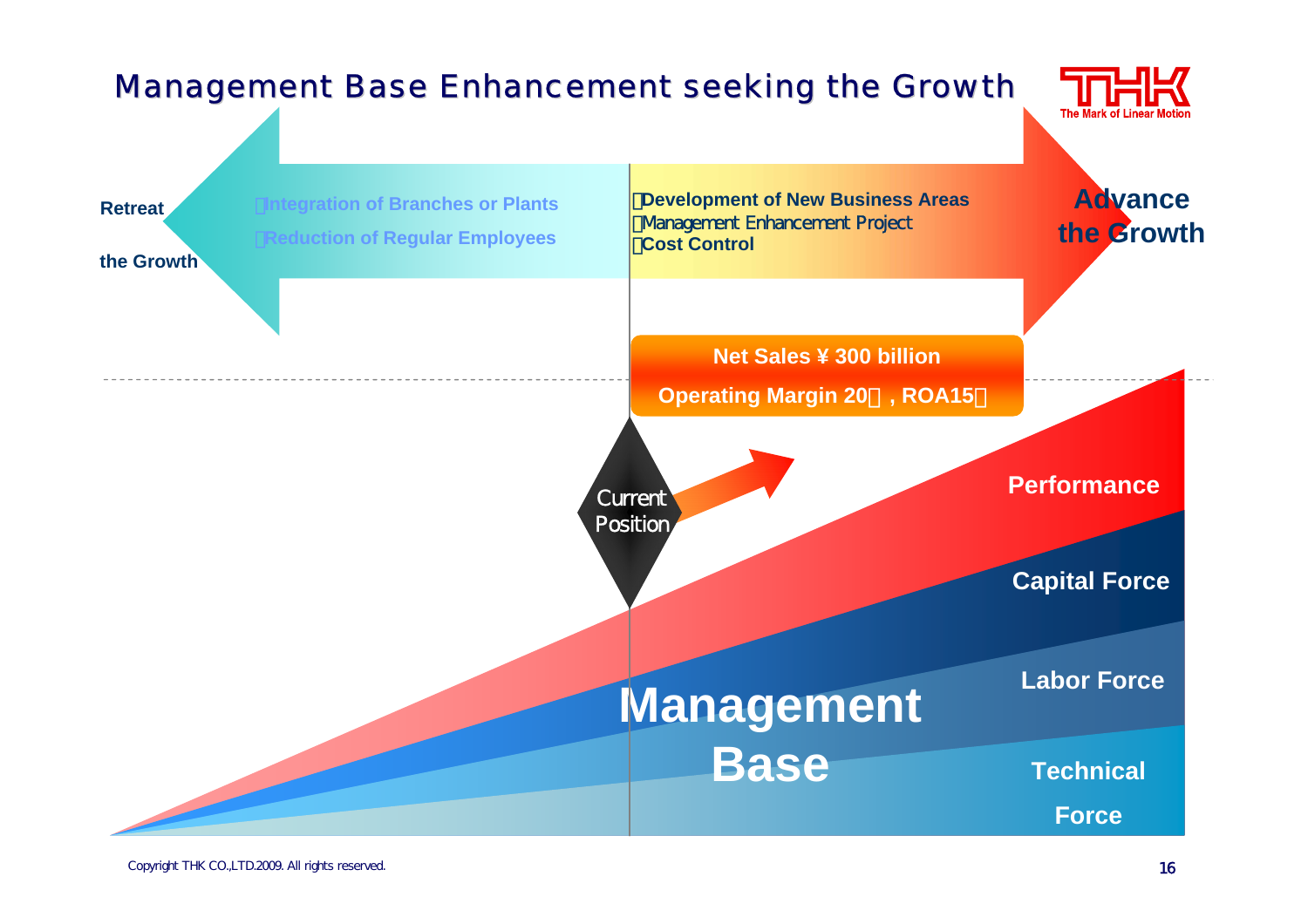#### Support Statement -Trends in Orders, Sales and Backlog (Domestic Non-consolidated -